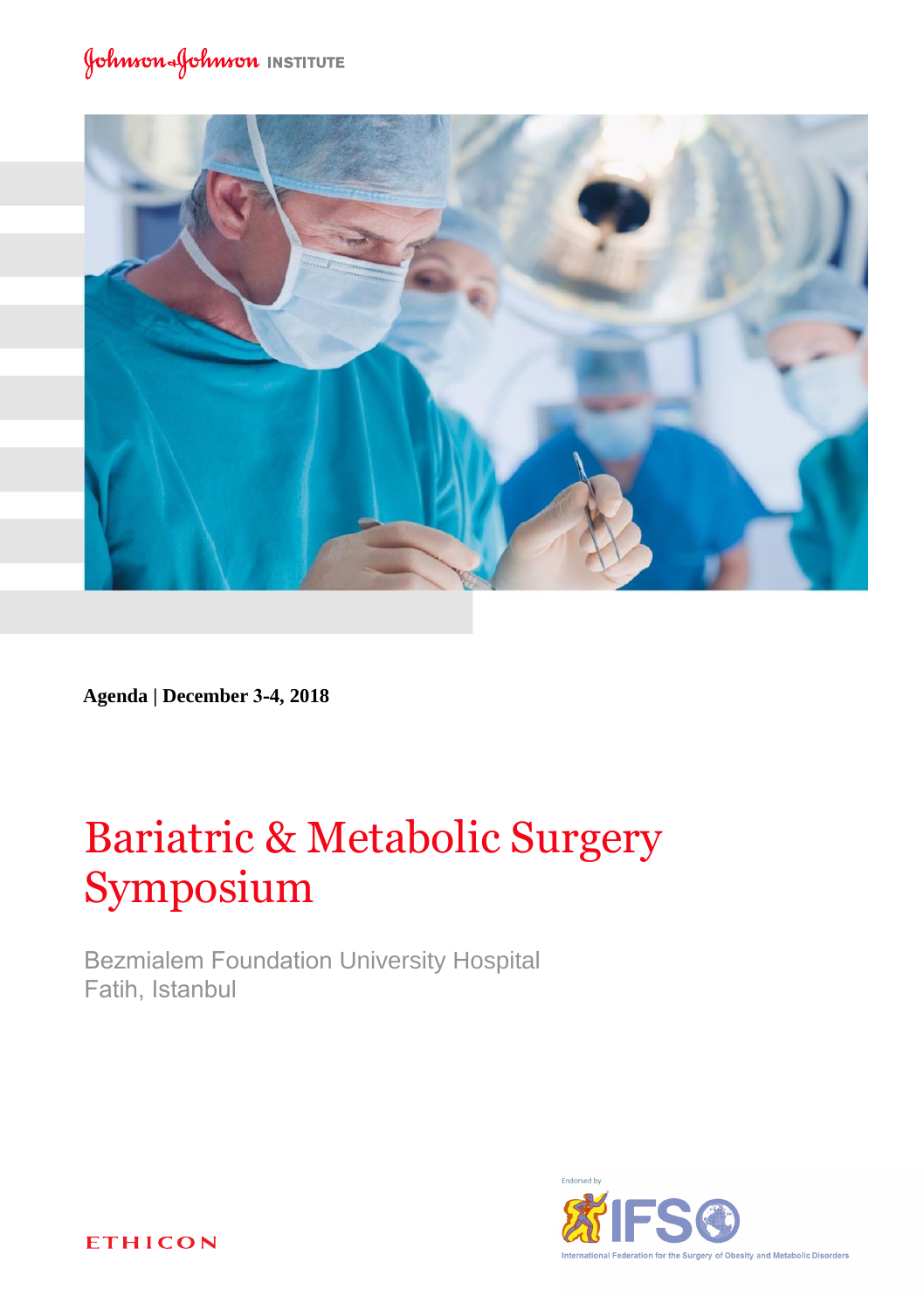### Johnson Johnson INSTITUTE

## Welcome to the Johnson & Johnson B&M Surgery Symposium

The Johnson & Johnson invites you to the annual bariatric & metabolic surgery symposium. The interactive educational program offer an opportunity for an open exchange between the experts and attendees.

Plenary sessions will focus on consensus and controversies in metabolic surgery and treatment algorithms including lectures and evidence-based debates among the experts.

**Yours sincerely,**

**Organization Committee,**

**Merve Karakale** Obesity Solutions Manager Ethicon

**Şebnem Yılmaz**  Professional Education Specialist Ethicon

**Dr Erkan Yardımcı** Genel Cerrahi Ana Bilim Dalı Bezmialem Vakıf üniversitesi **Speaker Dr Francesco Rubino**  London, UK

#### **Faculty**

**Dr Ahmet Türkçapar** Istanbul, Turkey

**Dr Ayhan Mesci** Antalya, Turkey

**Dr Babek Tabandeh**  Istanbul, Turkey

 **Dr Cihan Uras** Istanbul, Turkey

**Dr Cüneyt Kayaalp** Malatya, Turkey

**Dr Halil Coşkun**  Istanbul, Turkey

**Dr Mustafa Taşkın** Istanbul, Turkey

**Dr Mustafa Şahin** Konya, Turkey

**Dr Oktay Banlı**  Ankara, Turkey

**Dr Süleyman Bozkurt** Istanbul, Turkey